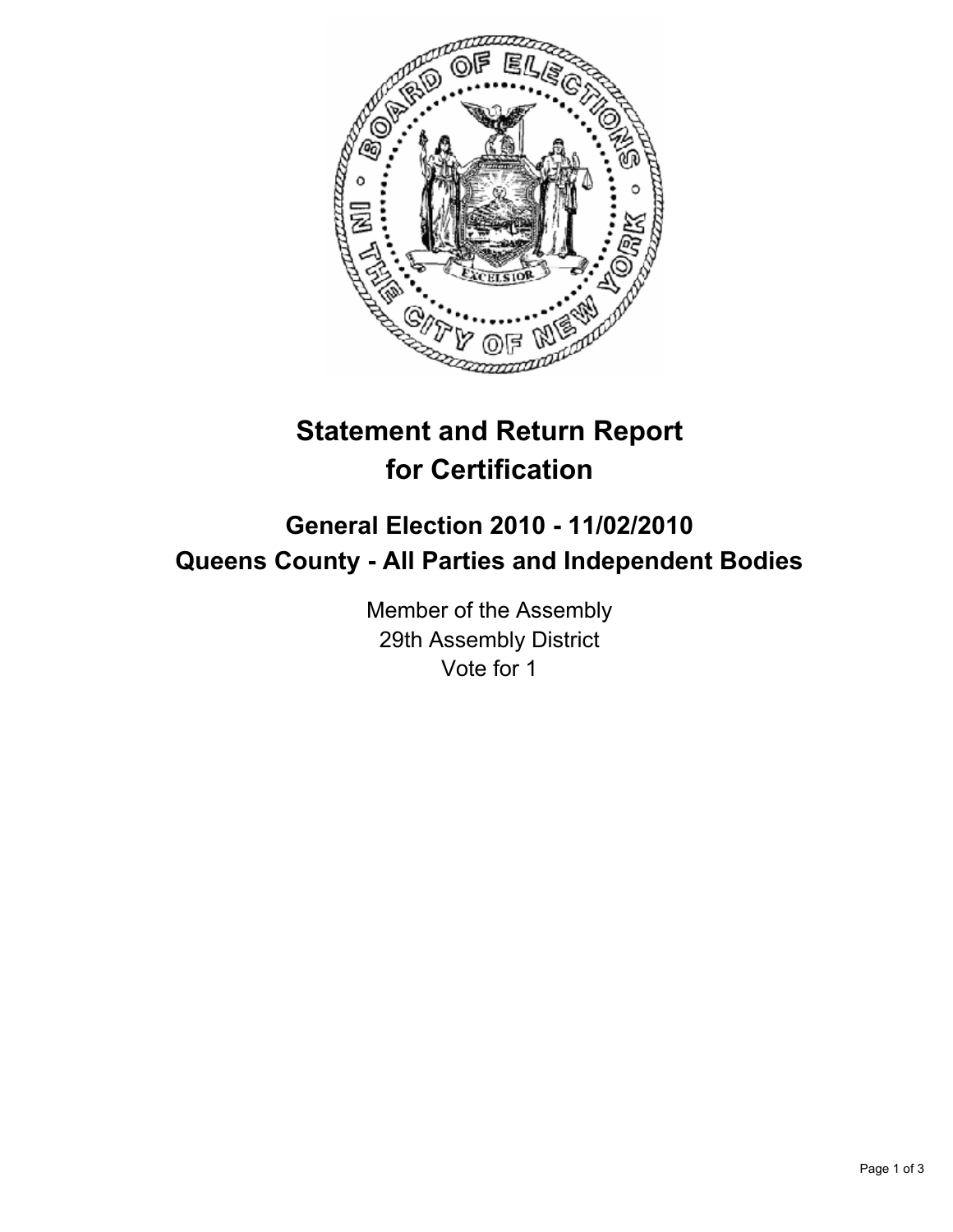

## **Assembly District 29**

| <b>PUBLIC COUNTER</b>                  | 23,087 |
|----------------------------------------|--------|
| <b>EMERGENCY</b>                       | 0      |
| ABSENTEE/MILITARY                      | 405    |
| <b>AFFIDAVIT</b>                       | 415    |
| <b>Total Ballots</b>                   | 23,937 |
| WILLIAM SCARBOROUGH (DEMOCRATIC)       | 20,100 |
| WILLIAM SCARBOROUGH (WORKING FAMILIES) | 798    |
| <b>BILL CLINTON (WRITE-IN)</b>         |        |
| JOHN W. CRONIN (WRITE-IN)              |        |
| NO NAME (WRITE-IN)                     | 3      |
| THEO BLACKMON (WRITE-IN)               |        |
| <b>Total Votes</b>                     | 20,904 |
| Unrecorded                             | 3.033  |